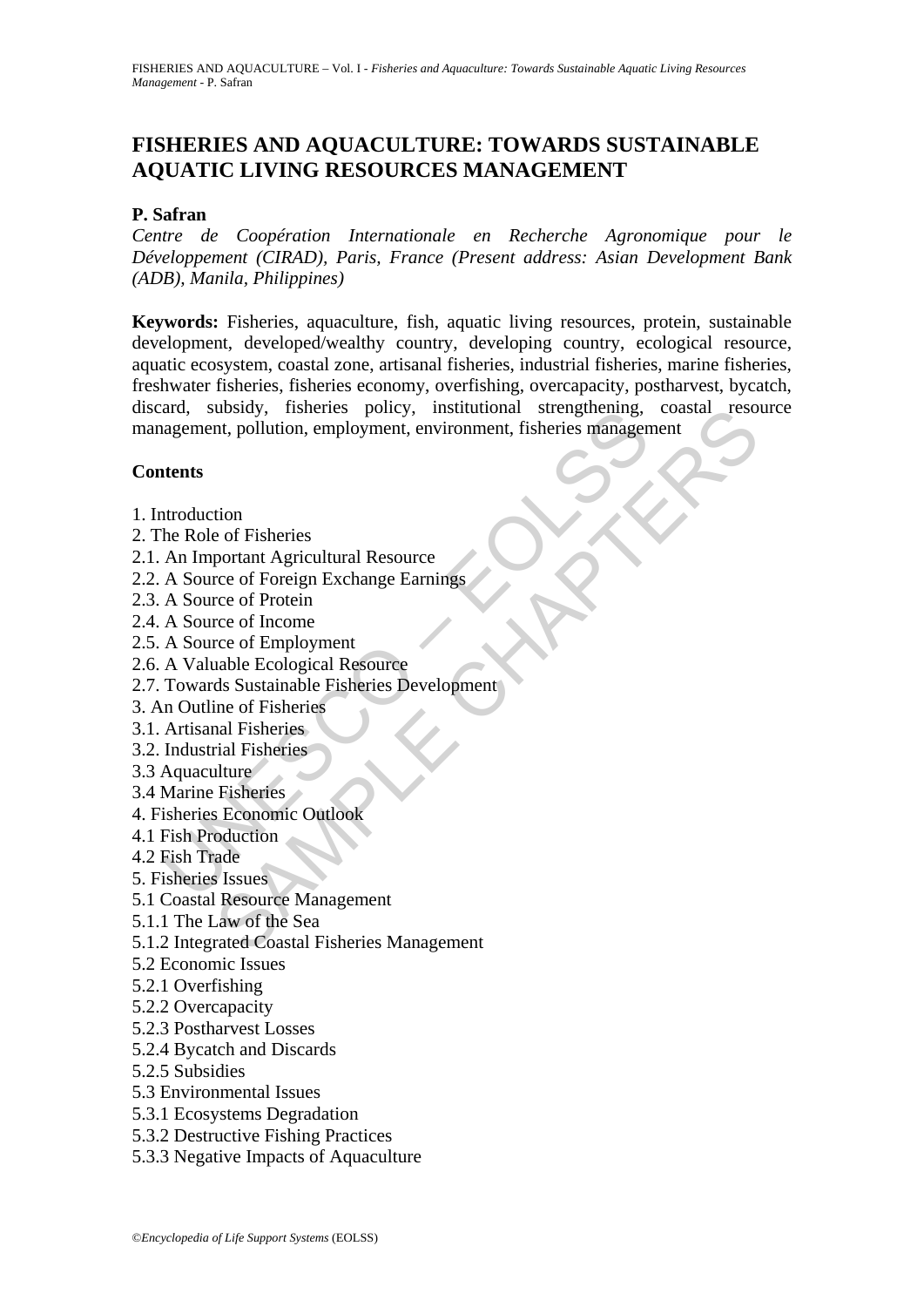5.3.4 Water Pollution 5.4 Policy and Institutional Issues 6. Perspectives 6.1 Fish Supply Outlook 6.2 Towards Responsible Fisheries Management 7. Conclusion Glossary Bibliography Biographical Sketch

#### **Summary**

ificant impact on economic growth. The principal focus in the fi<br>mid-1980s, was the marine fisheries sub-sector, and in some regi<br>rapid expansion of aquaculture. The wealth of aquatic living reso<br>e an unlimited gift of nat impact on economic growth. The principal focus in the fisheries sector 80s, was the marine fisheries sub-sector, and in some regions, the supportantion of aquaculture. The wealth of aquatic living resources was stessure li Fishing has been a major source of high-protein food for humanity, and has had significant impact on economic growth. The principal focus in the fisheries sector until the mid-1980s, was the marine fisheries sub-sector, and in some regions, the support of the rapid expansion of aquaculture. The wealth of aquatic living resources was assumed to be an unlimited gift of nature. This myth has faded in the light of the realization that aquatic resources, although renewable, are not infinite and need to be properly managed, if their contribution to the nutritional, economic and social well-being of the growing world population is to be sustained. A downturn in global fish production in the early 1990s brought about by overfishing, and continuing environmental degradation, called for improved management schemes and sustainable utilization of aquatic resource systems. Fisheries operations need to emphasize policy reform, explicit environmental and community considerations, strengthening of institutions, and research and training. The fisheries sector remains special, complex, and often difficult to understand for people from outside, such as development specialists involved in credit and investment for fisheries, policy analysts and decision-makers, as well as scientists and fisheries biologists. Conventional wisdom has it that concern for the sustainability of the aquatic living resources is a luxury only the wealthy world can afford; and that only people whose basic needs for food and shelter have been met, can start worrying about the health of the planet. However, developing countries with pressing concerns, such as food security and poverty reduction, should also be thinking about the sustainability of their natural resources. At the dawn of the new millennium, there is an urgent need for a new approach to deal with fisheries around the world so that the drastic depletion of fish stocks and other aquatic living resources may be stemmed. The sector suffers from inappropriate incentives and subsidies, which are worsening the "tragedy of the commons." Fisheries and aquaculture are critically important to the developing world. Consumption of fish and aquatic products is often the only source of animal protein for many coastal rural communities. The most biodiverse ecosystems in the world are found in many coastal waters, and these require adequate and effective conservation and protection to enable both local and global benefits. The wealthy countries should give more attention and aid to these basic fisheries and aquaculture management issues in developing countries. However, too often, developed countries have their own agenda dictated by domestic politics and home-grown green or blue fashions, whereas governments of developing countries have to face up to tackling most of these problems themselves. If they fail, they will be risking not the just the health of their citizens but certainly the health of our "blue planet" as well.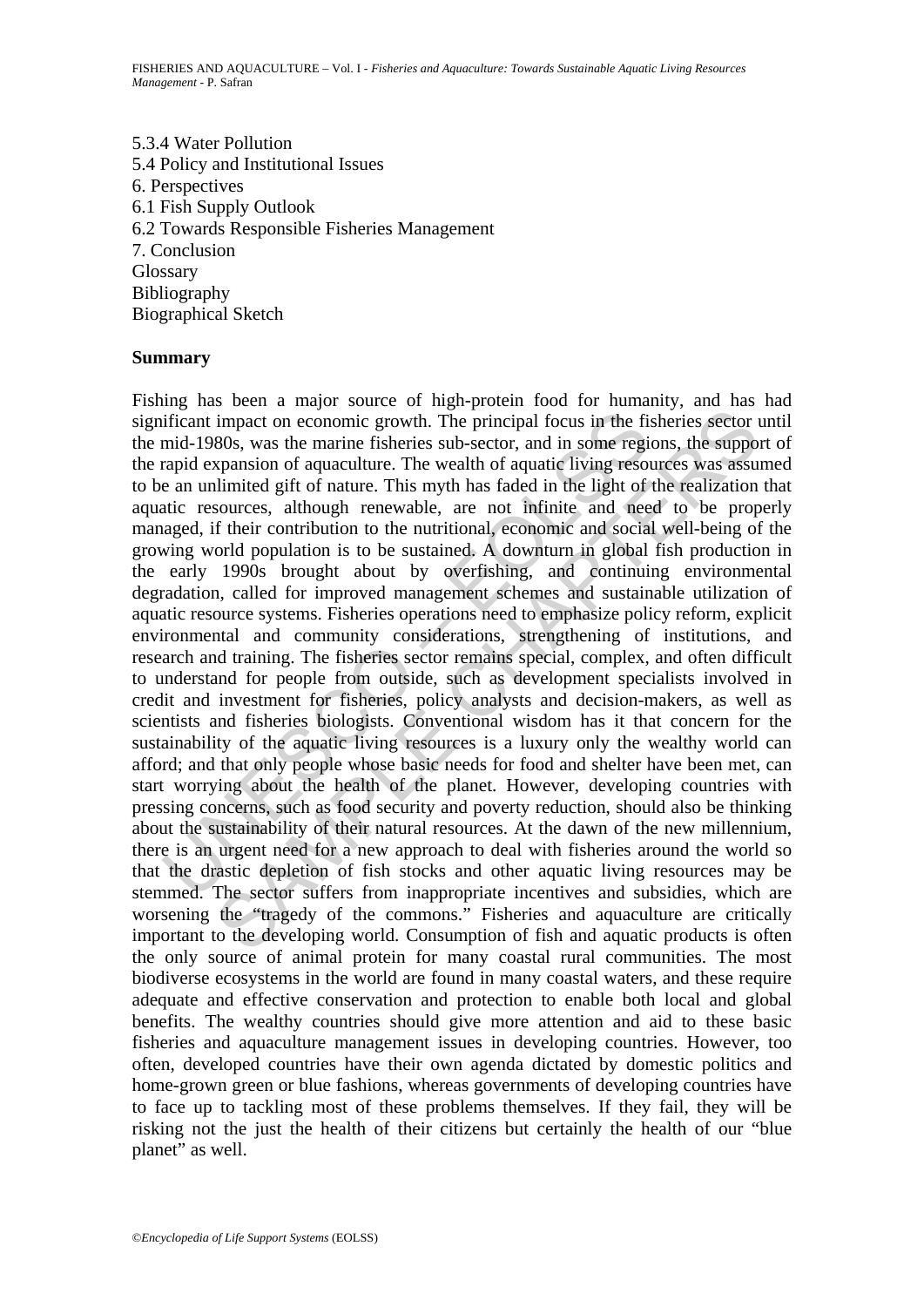#### **1. Introduction**

Commercial fishing should not compromise the sustainability of fisheries and the responsible utilization of aquatic living resources. Why is it important now, as never before, to know better and understand more deeply the current status of fisheries and aquaculture? Why are conservation and management of natural aquatic resources urgent concerns? The crucial answers might come from the following warning case study, which could be considered as one of the best descriptions of the current situation in the fisheries sector, and introduces this Theme article on Fisheries and Aquaculture, which summarizes the major issues of the sector.

Nowadays, somewhere on our planet, in an archipelago with one of the world's longest coastlines, you would think people will never want for fish and other marine resources. The country's coastline is more than 18,000 kilometers long, with coastal waters covering 266,000 square kilometers. Of the country's 1,500 municipalities, 54% are in coastal areas. More than a million local people are engaged in fisheries, a sector that accounts for about four percent of the gross national product. Up to 60% of the country's total fish catch comes from coastal fishing.

country's coastline is more than 18,000 kilometers long, w<br>ering 266,000 square kilometers. Of the country's 1,500 municip<br>stal areas. More than a million local people are engaged in fish<br>bunts for about four percent of th by's coastline is more than 18,000 kilometers long, with coastal we<br>66,000 square kilometers. Of the country's 1,500 municipalities, 54% and<br>66,000 square kilometers. Of the country's 1,500 municipalities, 54% and<br>or the t Yet as the century draws to a close, local people are faced with dwindling fishery resources. Coastal areas are deteriorating from pollution, overfishing and destructive fishing methods, logging and coastal development. Mangrove forests, which serve as shelters for fish, have dwindled from 450,000 hectares at the start of the century to less than 150,000 hectares. Up to 50 percent of seagrass beds, which support over 300 species of marine life, have been lost to coastal development and heavy siltation. The country has 27,000 square kilometers of coral reefs, of which only five percent remain in excellent condition.

Overfishing and destructive fishing methods are costing the nation up to US\$400 million a year in lost catch. For years the world lived with the thought that the ocean could replenish itself with around 100 million tons of fish annually. Overfishing, however, has led to a decline in fish catch. Now overfishing as well as the destruction of marine ecosystem is endangering the world's food supply.

The situation is not irreversible. Through aggressive information campaign, communities that depend on the ocean for their livelihood can cooperate in efforts to conserve marine ecosystems. The central government can improve the enforcement of fishery laws and increase penalties for major fishing operators caught employing destructive fishing methods. Pollution control must be improved. Much will depend on local governments. The local executives must move swiftly to ensure the survival and sustainability of the ocean.

From ancient times, fishing—as sport or business of catching fish and other aquatic living resources—has been a major source of high-protein food for humanity, particularly for lower income groups, and has had a significant impact on economic growth as a provider of employment and economic benefits by means of foreign exchange earnings to those engaged in this activity. The wealth of aquatic living resources was assumed to be an unlimited gift of nature.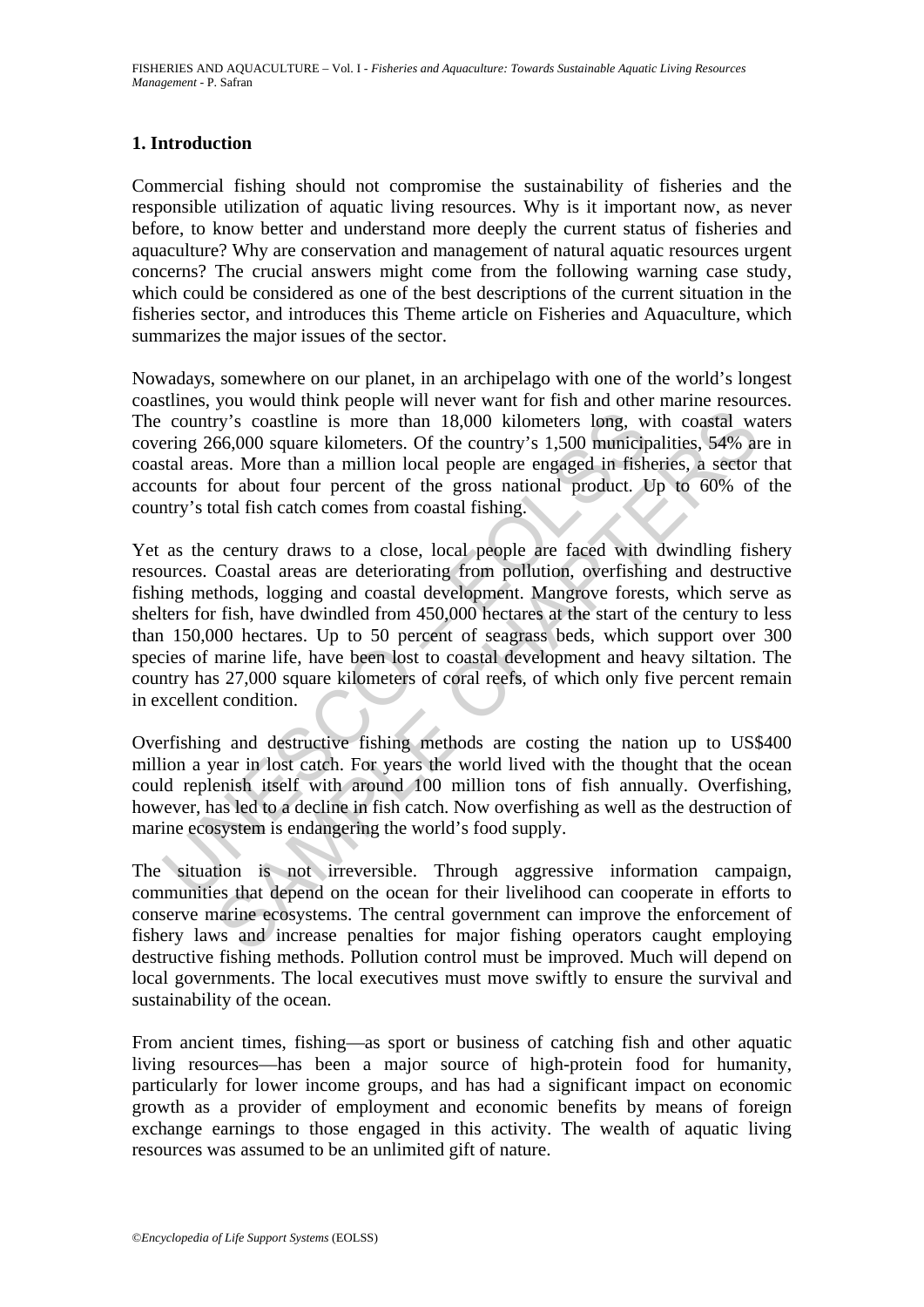The term "fisheries" is often used broadly to include "fisheries and aquaculture," and in the same manner, the generic term "fish" is often used to refer to all living aquatic resources, including finfish, molluscs, crustaceans, and aquatic plants. The development of the fisheries sector has often been based on fisheries resource availability and the economic and financial viability of national programs. An integrated approach has frequently been adopted, incorporating a chain of operations from the capture or culture of fish to preserving and marketing in domestic and/or export markets, with emphasis on appropriate technology and methodology wherever feasible.

Until the mid-1980s, the principal focus in the fisheries sector was the marine fisheries subsector, with emphasis on improvement of fishing technology, fishing vessels, and shore-based support facilities and related infrastructure. In some regions, such as the Asian and Pacific Regions, the focus was to support the rapid expansion of aquaculture.

wever, with increased knowledge and the dynamic developm<br>cicially in the last half of the twentieth century—the myth of<br>urres has faded in light of the realization that these resources, al<br>not infinite, and need to be prop The last half of the twentieth central as the production and increased in the last half of the two minics and the structure in the last hand for the meaning of unlimited aquisition and need to be properly managed, if their However, with increased knowledge and the dynamic development of fisheries especially in the last half of the twentieth century—the myth of unlimited aquatic resources has faded in light of the realization that these resources, although renewable, are not infinite, and need to be properly managed, if their contribution to the nutritional, economic and social well-being of the world's growing population is to be sustained. A downturn in global fish production in the early 1990s brought about by overfishing and continuing environmental degradation generated public alarm and calls for improved management schemes and sustainable utilization of aquatic resource systems. Fisheries operations needed to emphasize policy reform, explicit environmental and community considerations, strengthening of institutions, and research and training.

In the new millennium, special attention should urgently be given to fisheries management, because the fisheries sector is special, complex, and often difficult to understand for people from outside—in particular for development specialists involved in credit and investment for fisheries, policy analysts and decision-makers in the public and private sectors, and many scientists and fisheries biologists.

Significant developments have emerged in the fisheries sector that impinge on the sustainability and the renewal of the resources. With increases in population, human impacts have become more pronounced on the environment and its renewable resources, such as fish. Conflicting demands for the use of scarce resources complicate the question of how best to manage, conserve, and use such resources sustainably. Recently, the poverty-environment-fisheries nexus has received increasing attention from national governments and international organizations. There is an economic problem of overinvestment and overcapacity, and a range of biological interventions can be implemented to solve it. Nevertheless, fisheries management does not mean only managing the fish stocks (which cannot be done directly and requires environmentally sound technology and methodology) but managing fishermen and boats too. Fleet restructuring has to be fully considered, as do the establishment and the enforcement of appropriate policies and the institutional framework of fisheries resources management.

It should be noted that institutional capabilities in many regions of the world—mainly in developing countries—are still weak. It is essential, perhaps crucial, to underscore the need for institutional strengthening of the fisheries agencies to enhance their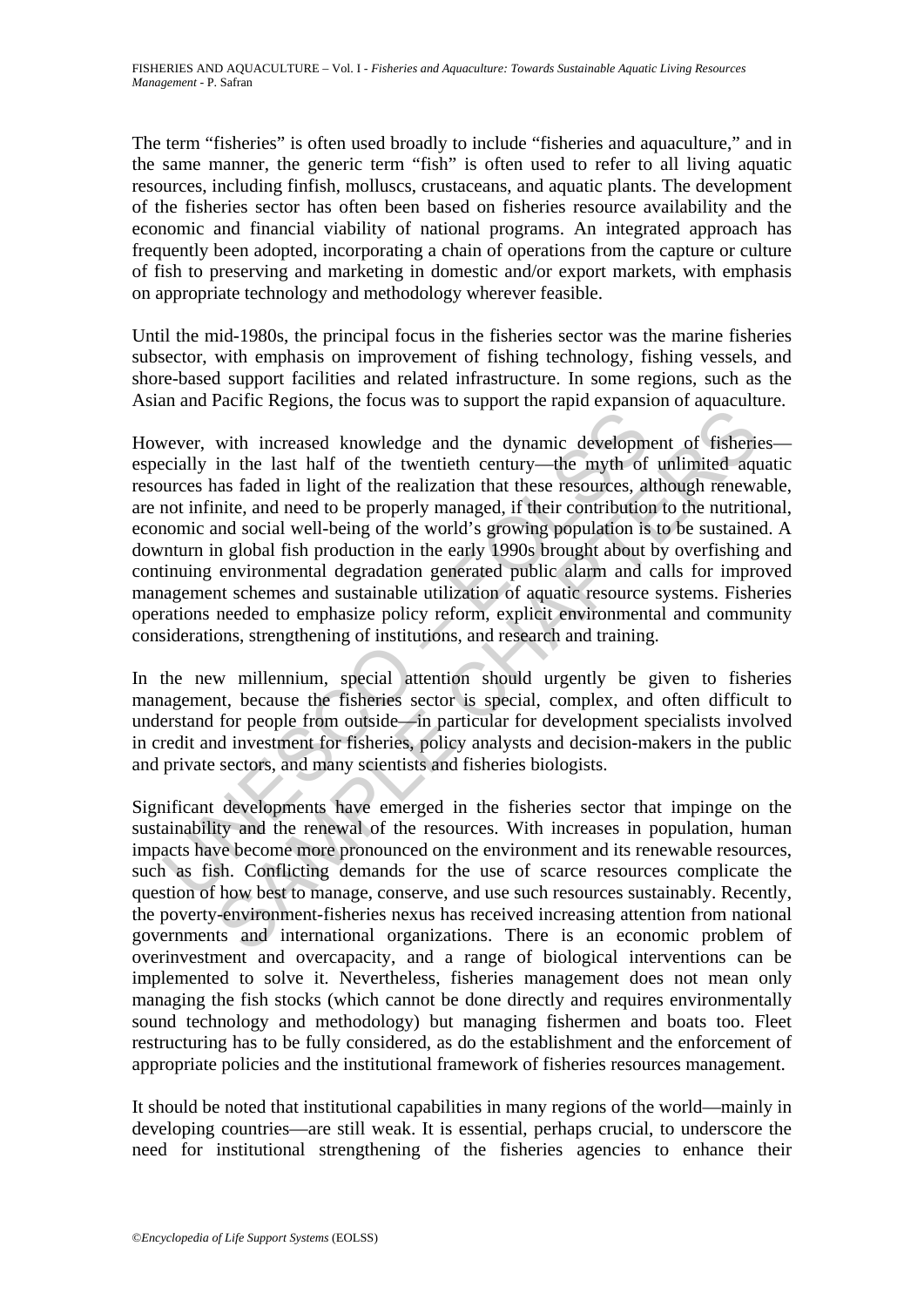capabilities, and their scientific knowledge and technical understanding, in order to handle efficiently the management of the fisheries towards sustainable development for the sake of our Earth and its aquatic life.

This contribution presents an overview of the fisheries sector, discusses aquatic living resources that are considered as the major components of commercial fishing, with emphasis on their role and importance, gives a general outline of the sector and its major issues, and introduces trends and perspectives related to marine and inland fisheries and aquaculture, with special attention to aquatic living resources management. In-depth detailed presentations of the micro-level details of the fish and other aquatic living resources that are commercially exploited and/or farmed, are given in the following Topic-level and/or Article-level contributions to this Theme.

# **2. The Role of Fisheries**

As are gathering and hunting, fishing is as old as humankind. Aquatic living resources play an important role in nutrition, employment generation, and foreign exchange earnings all around the world. However, their cultivation has not yet received the same attention as that of other agricultural systems.

#### **2.1. An Important Agricultural Resource**

The Role of Fisheries<br>
are gathering and hunting, fishing is as old as humankind. Aquat<br>
in an important role in nutrition, employment generation, and<br>
imgs all around the world. However, their cultivation has not yet<br>
tio **e of Fisheries**<br> **e of Fisheries**<br> **e** eff **Fisheries**<br> **e** eff **Exiteristic** and hunding, fishing is as old as humankind. Aquatic living resoure<br> **c** and a cound the world. However, their cultivation has not yet received Aquatic living resources, including fish, molluscs, and seaweed, represent the world's fifth largest agricultural resource, after rice, forest products, milk, and wheat, and account for 7.5% of total world food production. Fish production (which for the purpose of this discussion includes finfish; crustaceans—e.g., shrimps, lobsters, prawns; molluscs,—e.g., oysters, mussels, scallops, squid, and octopus; and seaweed) remains comparable with those of major land husbandry systems where productivity is enhanced by technological intensification.

# **2.2. A Source of Foreign Exchange Earnings**

In 1996, global aquatic production reached 130 million metric tons, almost doubling the average per capita food fish supply of 8 kilograms in 1950 to over 15 kilograms. First sale values of capture fishery and aquaculture production were estimated at US\$85 billion and US\$47 billion, respectively. In terms of volume, fish products far outweigh any one of the four main terrestrial animal commodity groups—beef, sheep, pig, and poultry meat. In the developing world, fish production, totaling about 60 million tons, is nearly as great as the total of all the four animal commodities combined (about 70 million tons).

#### **2.3. A Source of Protein**

More than a billion people around the world depend upon fish as their primary source of animal protein. About 19% of human protein intake comes from the marine and inland aquatic living resources, but in many developing countries aquatic products provide 30– 70% of the animal protein consumed in the human diet. On average, fish provides about 28% of the total animal protein consumed in Asia, compared with 21% in Africa, 8% in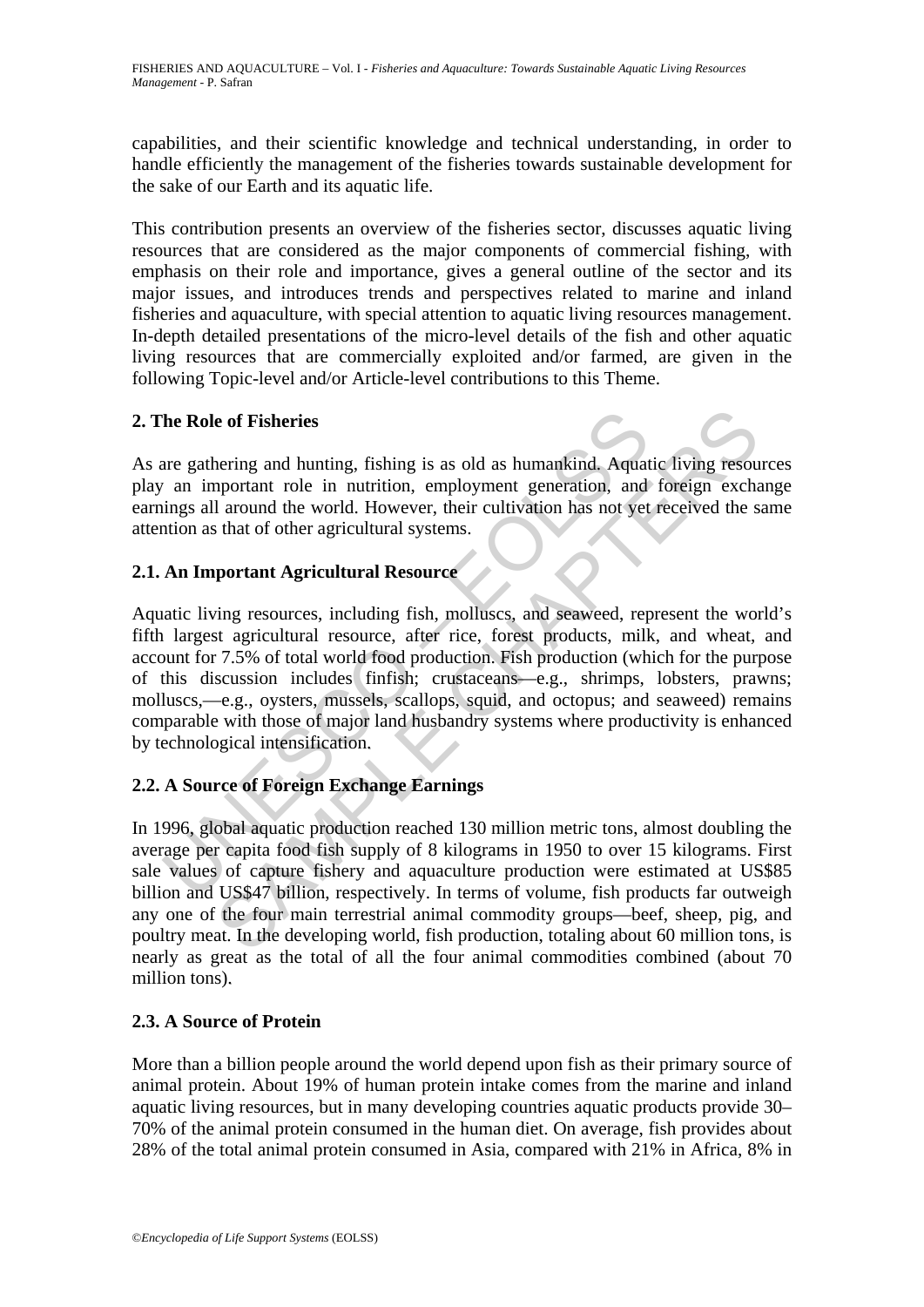Latin America, 7% in North America, and 10% in Western Europe. In some countries, such as Bangladesh, the Maldives, Philippines, and the Pacific Islands, fish supplies over 75% of the total animal protein consumed by the human population. In affluent countries, fish products are appreciated for their taste and their nutritive properties (natural products low in calories, fat, and cholesterol contents).

# **2.4. A Source of Income**

A third of the world capture fisheries production is transformed into meal and oil, which are important components in the preparation of feeds used in large-scale farming systems (poultry and pig farming and fish and shrimp culture). Fisheries and aquaculture provide income to more than a hundred million people who are involved in and/or depend, directly or indirectly, on fishing for their livelihood (See also *Marine Organisms as Food, Forage, Industrial, and Medical Products,* EOLSS on-line, 2002).

#### **2.5. A Source of Employment**

In developed countries, maintaining employment in coastal fisheries is an important goal of sector policies. For many developing countries, exports of fishery and aquaculture products are major sources of foreign currencies. Small-scale fisheries contribute to the attractiveness of coastal zones everywhere. About fifty million people rely on small-scale fisheries, through catching, processing, trading, or marketing as a source of income. In affluent countries, sport fishing ranks high in leisure activities.

anisms as Food, Forage, Industrial, and Medical Products, EOLS<br>
A Source of Employment<br>
leveloped countries, maintaining employment in coastal fisheric<br>
leveloped countries, maintaining employment in coastal fisheric<br>
leve as Food, Forage, Industrial, and Medical Products, EOLSS on-line, 200<br>as Food, Forage, Industrial, and Medical Products, EOLSS on-line, 200<br>ree of Employment<br>ed countries, maintaining employment in coastal fisheries is an In addition to its role as a basic food commodity, fish are used for ornamental purposes (aquarium fishes), for recreation (e.g., game fishing) (See also *Recreational Sport Fishing in Fresh Waters,* EOLSS on-line, 2002), and for conservation (as integral parts of freshwater and marine ecosystems). In addition to human foods and food additives, fisheries yield products that are used in animal and crop feeds, cosmetics, detergents, jewelry, and a wide range of industrial and pharmaceutical products (See also *Marine Organisms as Food, Forage, Industrial, and Medical Products,* EOLSS on-line, 2002).

# **2.6. A Valuable Ecological Resource**

About 83% of the global value of ecosystem services comes from aquatic ecosystems, which in their natural state, support high biodiversity, immense biological productivity and other natural functions, and where aquatic living resources are major components. A total economic valuation of these ecological services has been estimated at US\$ 21 trillion (coral reef ecosystems are estimated at US\$375 billion per year for seafood and coastal protection services alone) (See also *Rational Use and Conservation of Marine Ecosystems,* EOLSS on-line, 2002, knowledge in depth).

#### **2.7. Towards Sustainable Fisheries Development**

Rapid developments in the coastal zone that result in altered environments for human use present potential conflicts in its sustainable management. At the start of the new millennium doubt is cast on the sustainability of the fisheries sector due to overfishing and overcapacity, as a result of open access policies and subsidy-driven over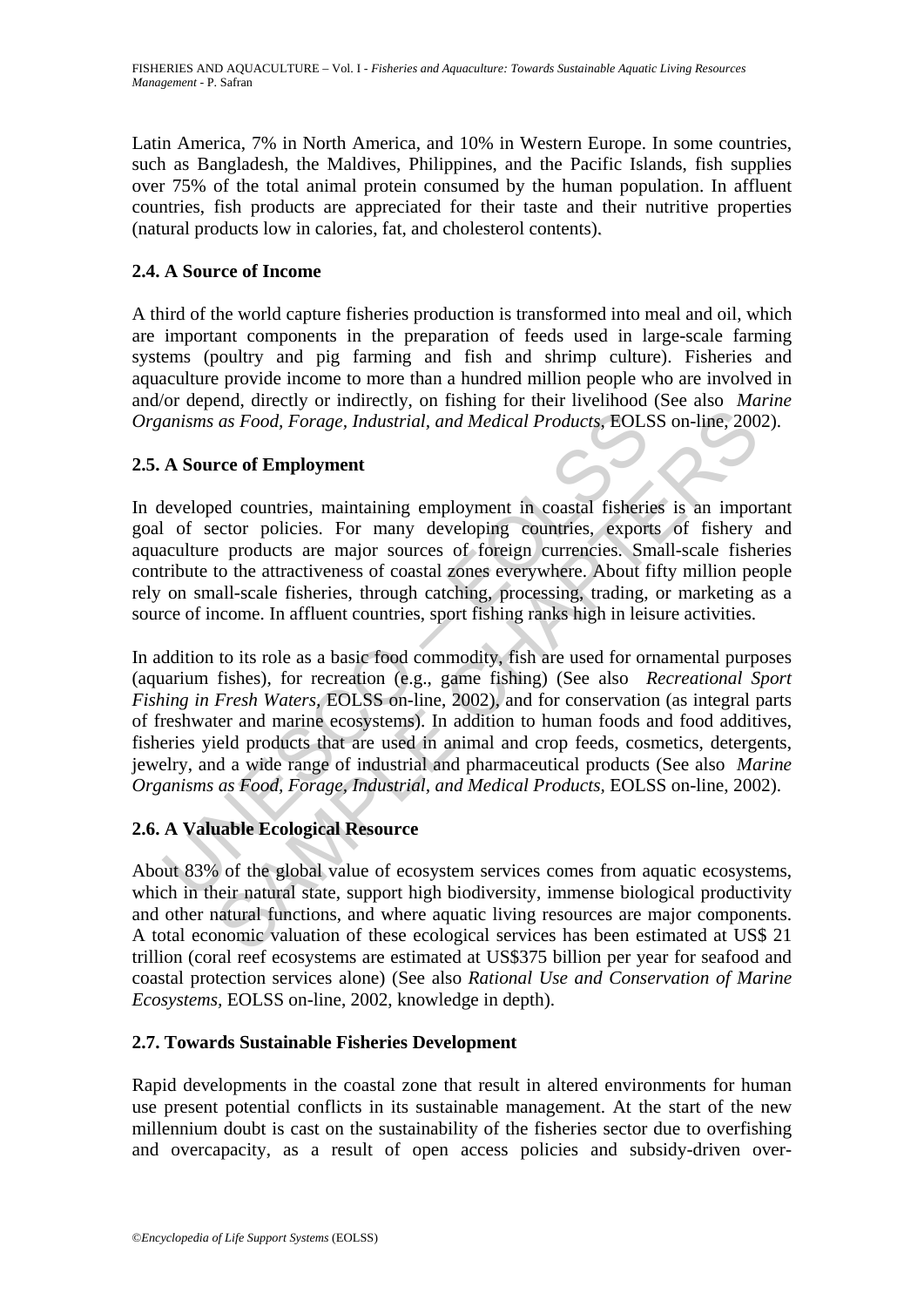capitalization, that have led to a global crisis in fisheries. It is in the productive areas mainly shallow inshore waters of up to 50-m depth and continental shelves—that the fishing pressure is most intense.

Fishing has often been the exclusive right of specific groups but in many areas of the world, especially in developing countries, it attracts the poorer and often landless elements of the community. The rapidly increasing human population is resulting in increased pressure on aquatic resources. It is estimated that by the year 2010, an additional 40 to 50 million tons of fish will be needed to maintain the present global per capita availability of food fish. At an international level, but more specifically at regional and national levels in the developing world, the need for an integrated approach to agriculture, fisheries, livestock and forestry is being considered in the effort to alleviate poverty, ensure food security and manage natural resources.

The importance of fisheries emanates from their contribution to the economy and their relevance to the social and physical environment. Especially in developing countries, this introduces an important social dimension that links the policies of governments on poverty reduction with efforts to conserve fisheries resources.

# **3. An Outline of Fisheries**

The fisheries sector is traditionally divided into (i) artisanal fisheries, including inland and coastal fisheries, (ii) industrial fisheries, and (iii) aquaculture.

# **3.1. Artisanal Fisheries**

importance of fisheries emanates from their contribution to the<br>introduces an important social and physical environment. Especially in de<br>introduces an important social dimension that links the policies<br>erty reduction with From the social and physical environment. Especially in developing count<br>tance of fisheries emanates from their contribution to the economy and<br>to the social and physical environment. Especially in developing count<br>duction Artisanal or small-scale fisheries are generally limited to near-shore or coastal waters and inland water bodies, and employ labor-intensive fishing technologies. Artisanal fishing operations are typically family-based, using small craft—usually smaller than 12 meters (m) long—and fishing gear such as beach seine and gill nets, hook and line, and traps. In the Asia-Pacific, artisanal fisheries are estimated to contribute approximately 50% of total fisheries production, and support extensive rural employment, especially in countries where fisheries have become the employers of last resort (See also *Fisheries Engineering and Technology; Fishing Fleet Operation and Economical Considerations*, EOLSS on-line, 2002, knowledge in depth).

# **3.2. Industrial Fisheries**

Industrial fisheries include business concerns of varying sizes, with boats usually ranging from 12 to 24 m. This sub-sector employs relatively capital-intensive fishing technologies, with the equipment owned by commercial entrepreneurs and operated by salaried crews. Industrial fishing vessels are usually licensed to operate in offshore waters, but in most of the developing countries they often encroach on inshore waters, thus competing with the artisanal sub-sector. The rapid technical development in vessel design, which began with the British factory trawler experiment at the beginning of the 1950s, and demonstrated the great advantage of large stern trawlers that processed their catch on board, increased substantially throughout the 1980s and 1990s and has been further developed by countries engaged in deep-sea fishing operating modern fleets with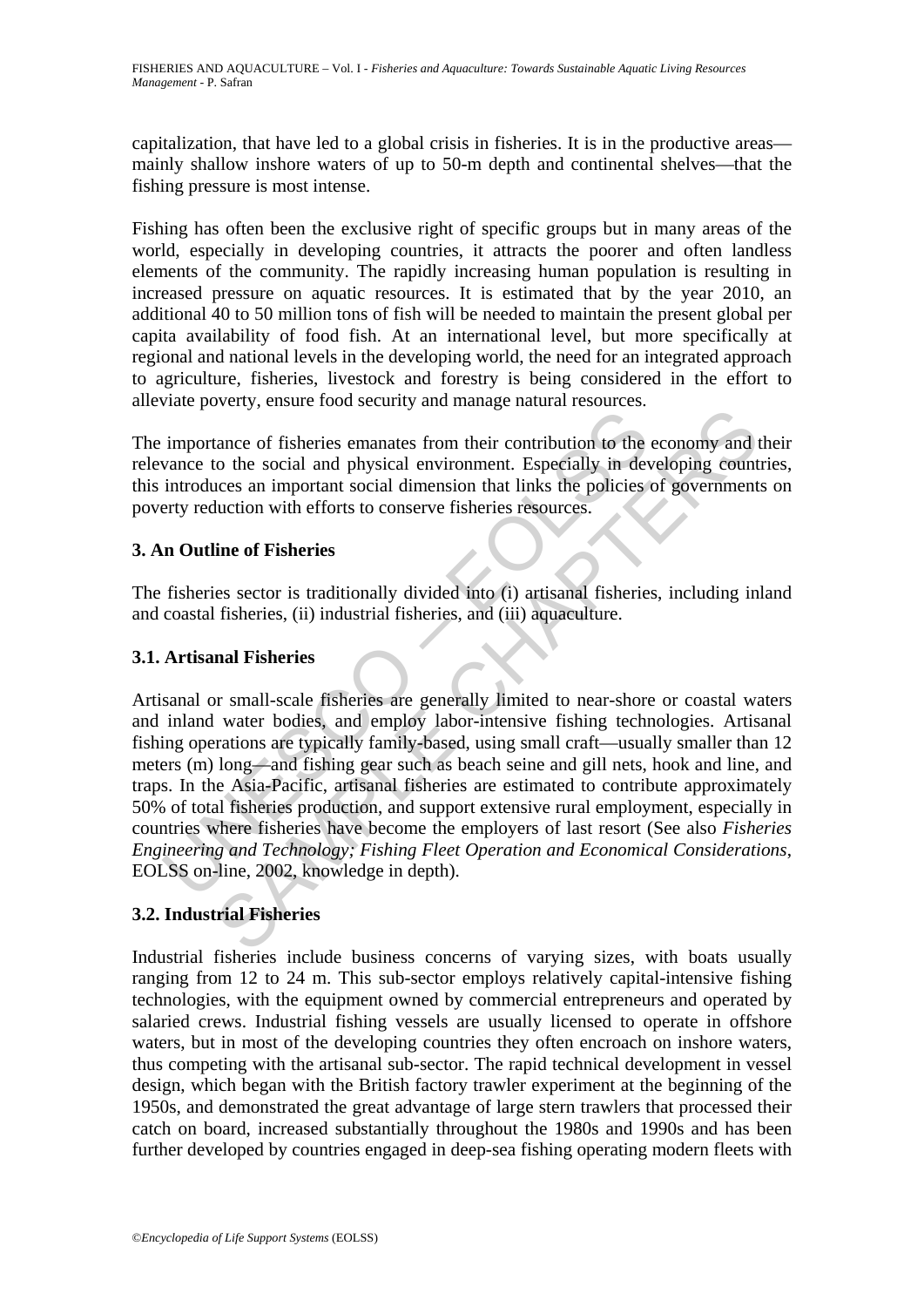vessels ranging from 24 to 100 m in length (See also *'Harvesting the Seas' and 'Fisheries Engineering and Technology; Fishing Fleet Operation and Economical Considerations*,' EOLSS on-line, 2002, knowledge in depth).

- -
- -
- TO ACCESS ALL THE **25 PAGES** OF THIS CHAPTER, Visit[: http://www.eolss.net/Eolss-sampleAllChapter.aspx](https://www.eolss.net/ebooklib/sc_cart.aspx?File=E5-05-00-00)

#### **Bibliography**

Asian Development Bank (1997). *The Bank's Policy on Fisheries*, 84 pp. Manila: ADB. [This paper provides the recommended strategy and policy for the Bank in the fisheries sector.]

FAO (1995). *Code of Conduct for Responsible Fisheries*, 41 pp. Rome: FAO. [The Code sets out principles and international standards of behavior for responsible fisheries practices.]

FAO (1999). *The State of World Fisheries and Aquaculture, 1998*, 112 pp. Rome: FAO. [This report provides initial overview and trends in world fisheries and aquaculture.]

ICLARM (1999). *ICLARM's Strategic Plan 2000-2020. Report*, 153 pp. Penang: ICLARM (The World Fish Center). [This report presents a global view of fisheries and aquaculture and future research priorities.]

Milazzo M. (1998). Subsidies in world fisheries: a reexamination. *World Bank Technical Paper* No. 406, *Fisheries Series*, 86 pp. Washington, DC: The World Bank. [This article presents a comprehensive discussion of the world fisheries subsidies.]

OECD (1998). *Review of Fisheries in OECD countries*. 93 pp. OECD Publications. Paris: OECD. [This report presents a review of fisheries in OECD countries]

iography<br>
In Development Bank (1997). The Bank's Policy on Fisheries, 84 pp. Manides the recommended strategy and policy for the Bank in the fisheries sector.]<br>
(1995). *Code of Conduct for Responsible Fisheries*, 41 pp. R **S**<br>
Somewheat Hank (1997). The Bank's Policy on Fisheries, 84 pp. Manila: ADB. [This increasemended strategy and policy for the Bank in the fisheries ector.]<br>
Code of Conduct for Responsible Fisheries, 41 pp. Rome: FAO. Pacific Economic Cooperation Council (1998). *The Impact of Government Financial Transfers on Fisheries Management, Resource Sustainability and International Trade*. Report of Proceedings for the PECC Workshop, Manila, 17-19 August 1998, 124 pp. Singapore: PECC [This documents presents information on financial support to the fishing industry.]

The Economist (1998). Dirt poor. *The Economist* March 21<sup>st</sup> 1998, 16 pp. [This article presents a survey of development and the environment.]

United Nations (1997). *The Law of the Sea, Official Texts of the United Nations Convention on the Law of the Sea of 10 December 1982 and the Agreement Relating to the Implementation of Part XI of the United Nations Convention on the Law of the Sea of 10 December 1982*, 294 pp. New York: United Nations. [This volume contains the official texts.]

World Trade Organization (1998). *GATT/WTO Rules on Subsidies and Aids Granted in the Fishing Industry. Note by the Secretariat*, Document No. WT/CTE/W/80, 9 March 1998. 74pp. Lausanne: WTO [This paper provides information on fisheries subsidies.]

#### **Biographical Sketch**

**Patrick Safran** born in France (1957), graduated from Lille University, France with a D.Sc. in Biology (1987) and Ph.D. in Natural Science (1995). He also has a Ph.D. in Agriculture from Tohoku University (1990), Japan and an MBA from Knightsbridge University (1998), UK. He is currently (2000) Project Specialist (Natural Resources) to the Forestry and Natural Resources Division West of the Agriculture